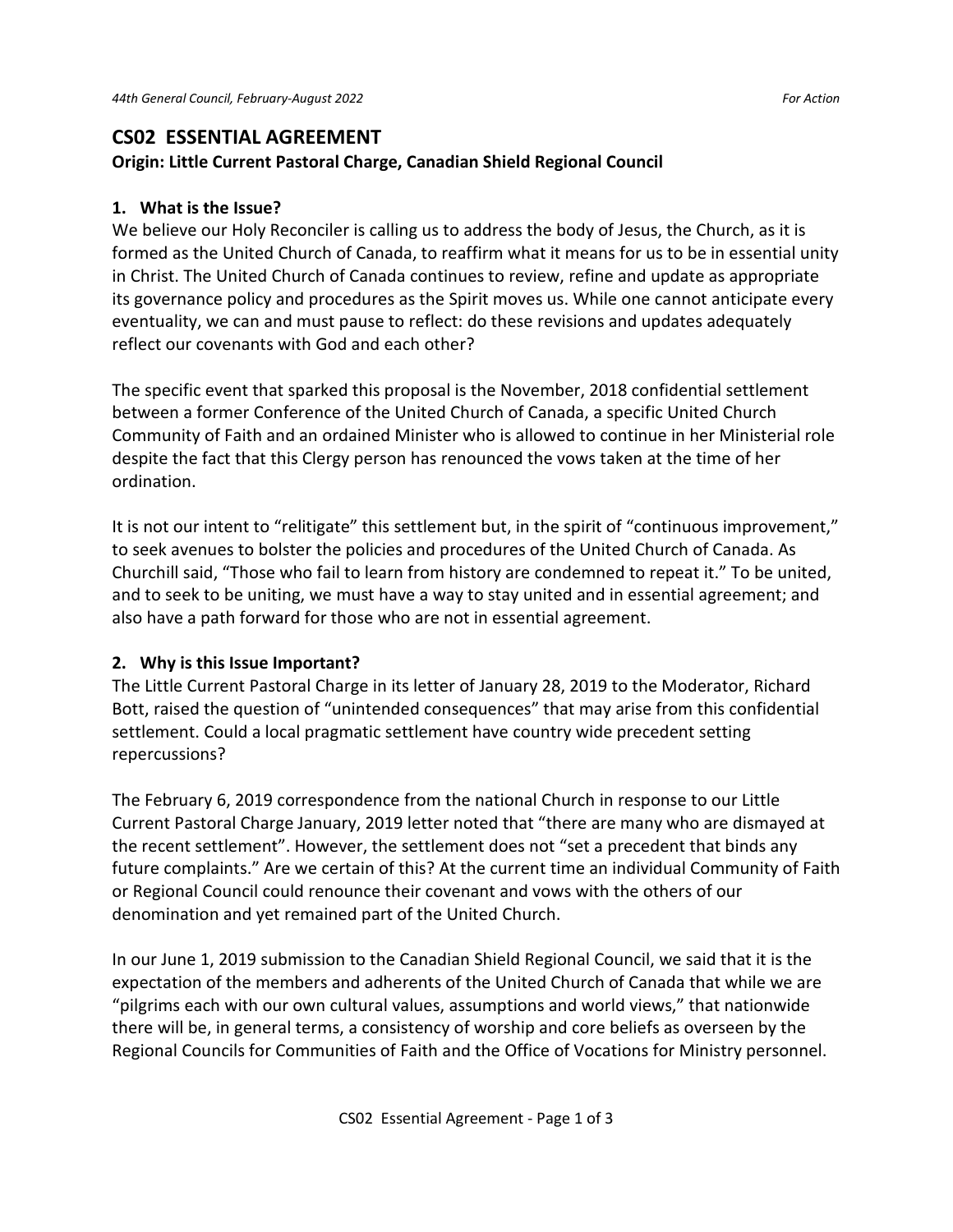This concern and proposal were discussed initially by the Little Current Pastoral Charge Council in December, 2018 and January, 2019 and approved at the Pastoral Charge Annual Meeting in February, 2019. The letter to the Moderator, Richard Bott was reviewed with the North Shore Cluster of the United Church (Manitoulin Island Communities of Faith and the north shore of Lake Huron Communities of Faith) on January 31, 2019. The proposal was submitted and approved at the Canadian Shield Regional Council meeting in Sault Ste Marie, Ontario on June 1, 2019.

We believe this is important to our shared mission to be one in Christ. Without clear guidelines and procedures, we do not have a way to seek reconciliation with those individuals or communities who are no longer in essential agreement. We also do not have a way to peacefully part ways should the parties find essential agreement to be not possible at that time. This model of seeking unity, and parting in peace if not possible, is given to us by Jesus in Matt. 18:15-17.

#### **3. How does this proposal help us to live into our Church's commitments on equity?**

A clearer policy on both how to stay in essential agreement, and how to peacefully part ways when it is not possible, will help the Church live out its commitment to being an intercultural church. Conflicts naturally arise among all of the people of God. The more diverse we become, the more likely we will have conflicts borne of different cultures, backgrounds, theologies, symbolism, and experiences. Conflict in and of itself is not bad. Jesus readily entered debate with others and accepted the correction of the woman in Matt. 15:27. How to manage conflict is a gift of the Spirit.

As God is calling to all peoples to be hospitable, and to welcome the stranger as family, while yet remaining authentically who God made us to be – we *will* have more conflicts and disagreements in the future. We *will* have more family who seem to be strangers; and strangers who are family. The Family of God, known as the Church of God, must seek ways to "if possible, as much as it depends on [us], live at peace with everyone." (Rom. 12:18). Planning ways through conflict, misunderstandings, and reconciliation or mutually parting with blessings, is a way to plan for peace with all cultures and peoples.

#### **4. How might the General Council respond to the Issue?**

This proposal is submitted to the General Council in an effort to clarify and enhance governance policies and procedures for the United Church of Canada so that the national Church has a clear and consistent approach and policy coast to coast to coast in order to deal with any future comparable situations.

Our proposal is that the United Church of Canada undertake steps to 1) Identify, 2) Investigate and 3) Implement measures in the United Church Manual (2019) including but not necessarily limited to:

- J.1.: Regional Council Oversight of Communities of Faith
- CS02 Essential Agreement Page 2 of 3 • J.2.: Office of Vocation Oversight of Ministry Personnel